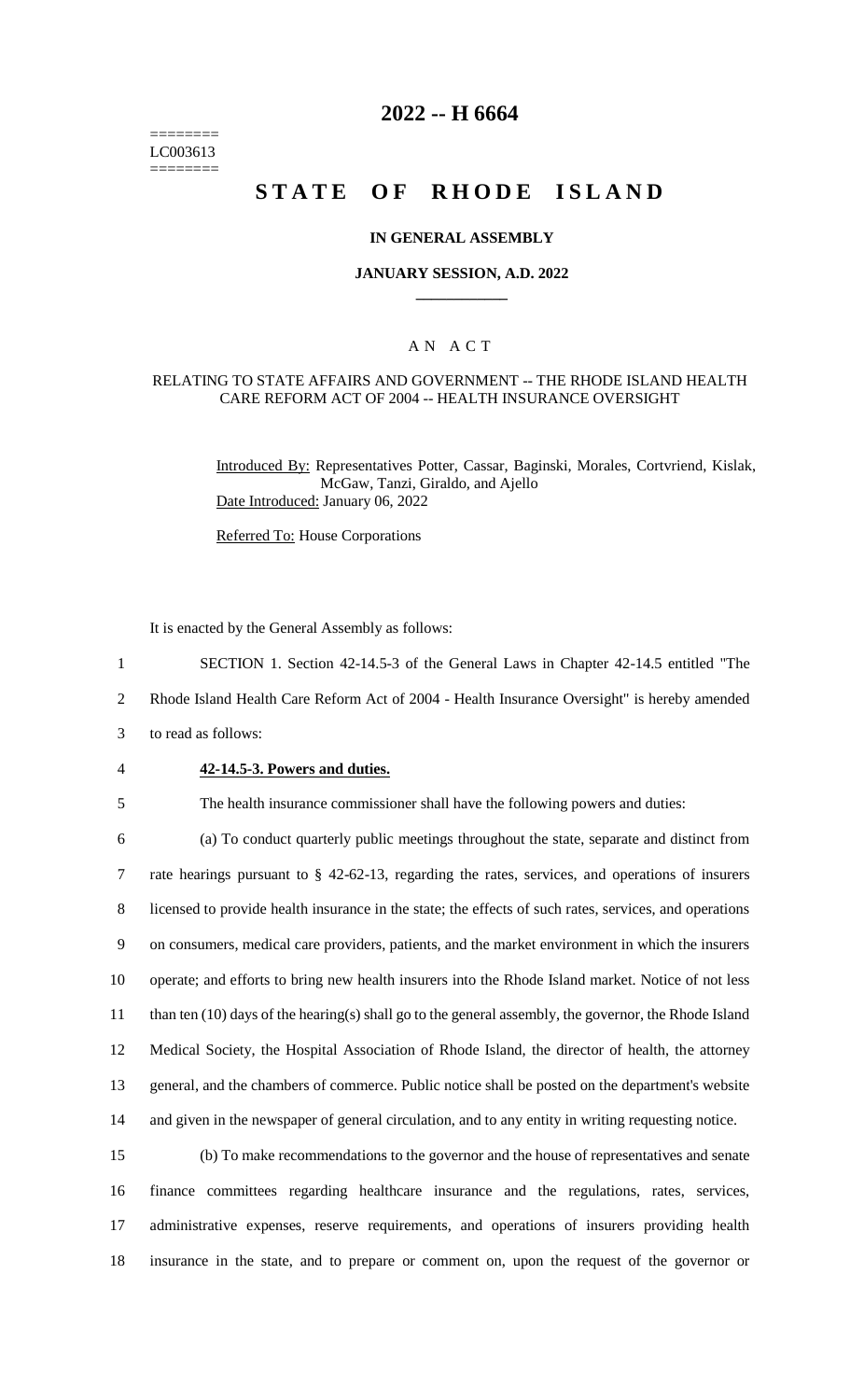chairpersons of the house or senate finance committees, draft legislation to improve the regulation of health insurance. In making the recommendations, the commissioner shall recognize that it is the intent of the legislature that the maximum disclosure be provided regarding the reasonableness of individual administrative expenditures as well as total administrative costs. The commissioner shall make recommendations on the levels of reserves, including consideration of: targeted reserve levels; trends in the increase or decrease of reserve levels; and insurer plans for distributing excess reserves.

 (c) To establish a consumer/business/labor/medical advisory council to obtain information and present concerns of consumers, business, and medical providers affected by health insurance decisions. The council shall develop proposals to allow the market for small business health insurance to be affordable and fairer. The council shall be involved in the planning and conduct of the quarterly public meetings in accordance with subsection (a). The advisory council shall develop measures to inform small businesses of an insurance complaint process to ensure that small businesses that experience rate increases in a given year may request and receive a formal review by the department. The advisory council shall assess views of the health provider community relative to insurance rates of reimbursement, billing, and reimbursement procedures, and the insurers' role in promoting efficient and high-quality health care. The advisory council shall issue an annual report of findings and recommendations to the governor and the general assembly and present its findings at hearings before the house and senate finance committees. The advisory council is to be diverse in interests and shall include representatives of community consumer organizations; small businesses, other than those involved in the sale of insurance products; and hospital, medical, and other health provider organizations. Such representatives shall be nominated by their respective organizations. The advisory council shall be co-chaired by the health insurance commissioner and a community consumer organization or small business member to be elected by the full advisory council.

 (d) To establish and provide guidance and assistance to a subcommittee ("the professional- provider-health-plan work group") of the advisory council created pursuant to subsection (c), composed of healthcare providers and Rhode Island licensed health plans. This subcommittee shall include in its annual report and presentation before the house and senate finance committees the following information:

 (1) A method whereby health plans shall disclose to contracted providers the fee schedules used to provide payment to those providers for services rendered to covered patients;

 (2) A standardized provider application and credentials verification process, for the purpose of verifying professional qualifications of participating healthcare providers;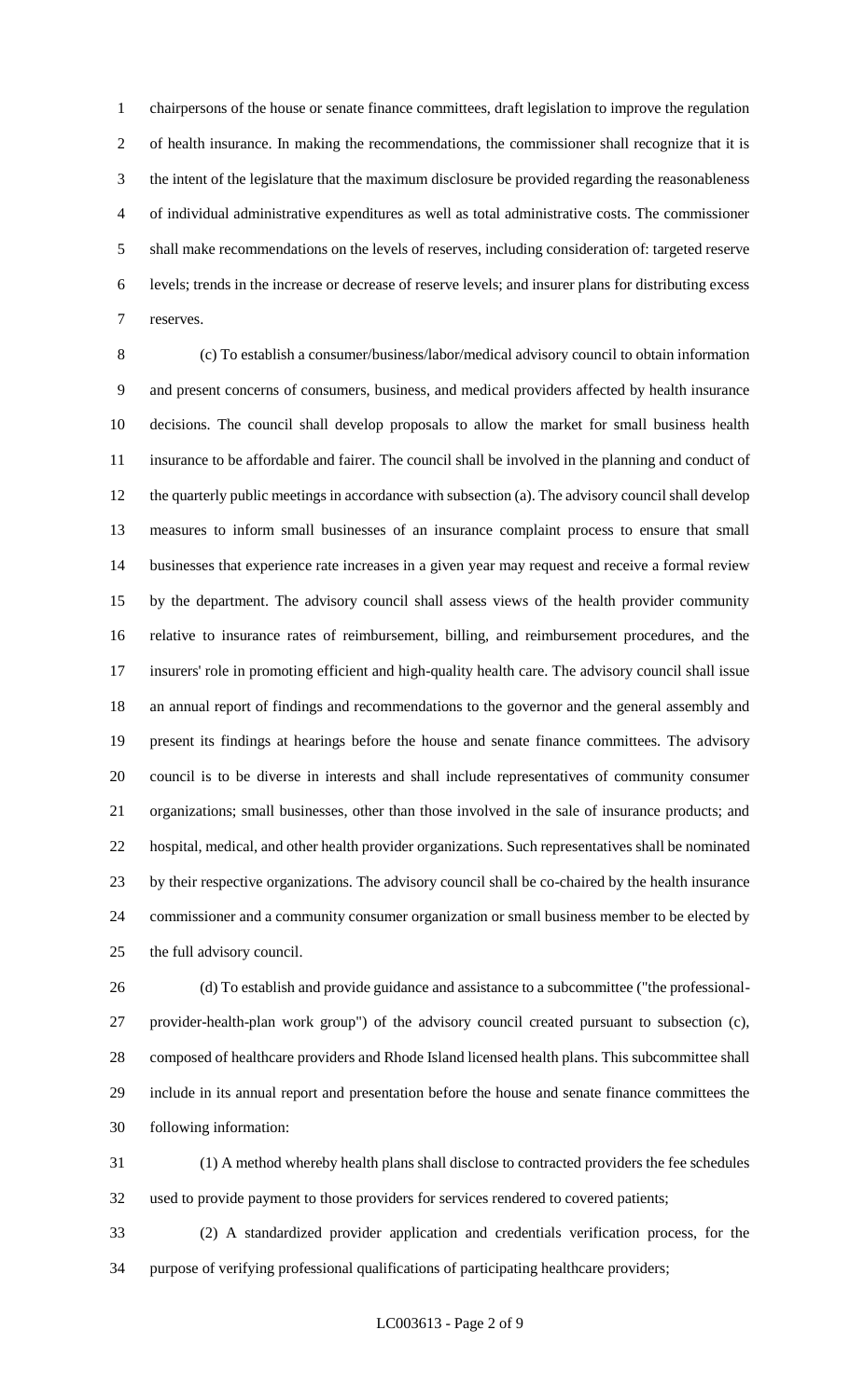(3) The uniform health plan claim form utilized by participating providers;

 (4) Methods for health maintenance organizations, as defined by § 27-41-2, and nonprofit hospital or medical-service corporations, as defined by chapters 19 and 20 of title 27, to make facility-specific data and other medical service-specific data available in reasonably consistent formats to patients regarding quality and costs. This information would help consumers make informed choices regarding the facilities and clinicians or physician practices at which to seek care. Among the items considered would be the unique health services and other public goods provided by facilities and clinicians or physician practices in establishing the most appropriate cost comparisons;

 (5) All activities related to contractual disclosure to participating providers of the mechanisms for resolving health plan/provider disputes;

 (6) The uniform process being utilized for confirming, in real time, patient insurance enrollment status, benefits coverage, including co-pays and deductibles;

 (7) Information related to temporary credentialing of providers seeking to participate in the plan's network and the impact of the activity on health plan accreditation;

 (8) The feasibility of regular contract renegotiations between plans and the providers in their networks; and

(9) Efforts conducted related to reviewing impact of silent PPOs on physician practices.

(e) To enforce the provisions of Title 27 and Title 42 as set forth in § 42-14-5(d).

 (f) To provide analysis of the Rhode Island affordable health plan reinsurance fund. The fund shall be used to effectuate the provisions of §§ 27-18.5-9 and 27-50-17.

 (g) To analyze the impact of changing the rating guidelines and/or merging the individual health insurance market, as defined in chapter 18.5 of title 27, and the small-employer health insurance market, as defined in chapter 50 of title 27, in accordance with the following:

 (1) The analysis shall forecast the likely rate increases required to effect the changes recommended pursuant to the preceding subsection (g) in the direct-pay market and small-employer health insurance market over the next five (5) years, based on the current rating structure and current products.

 (2) The analysis shall include examining the impact of merging the individual and small-employer markets on premiums charged to individuals and small-employer groups.

 (3) The analysis shall include examining the impact on rates in each of the individual and small-employer health insurance markets and the number of insureds in the context of possible changes to the rating guidelines used for small-employer groups, including: community rating principles; expanding small-employer rate bonds beyond the current range; increasing the employer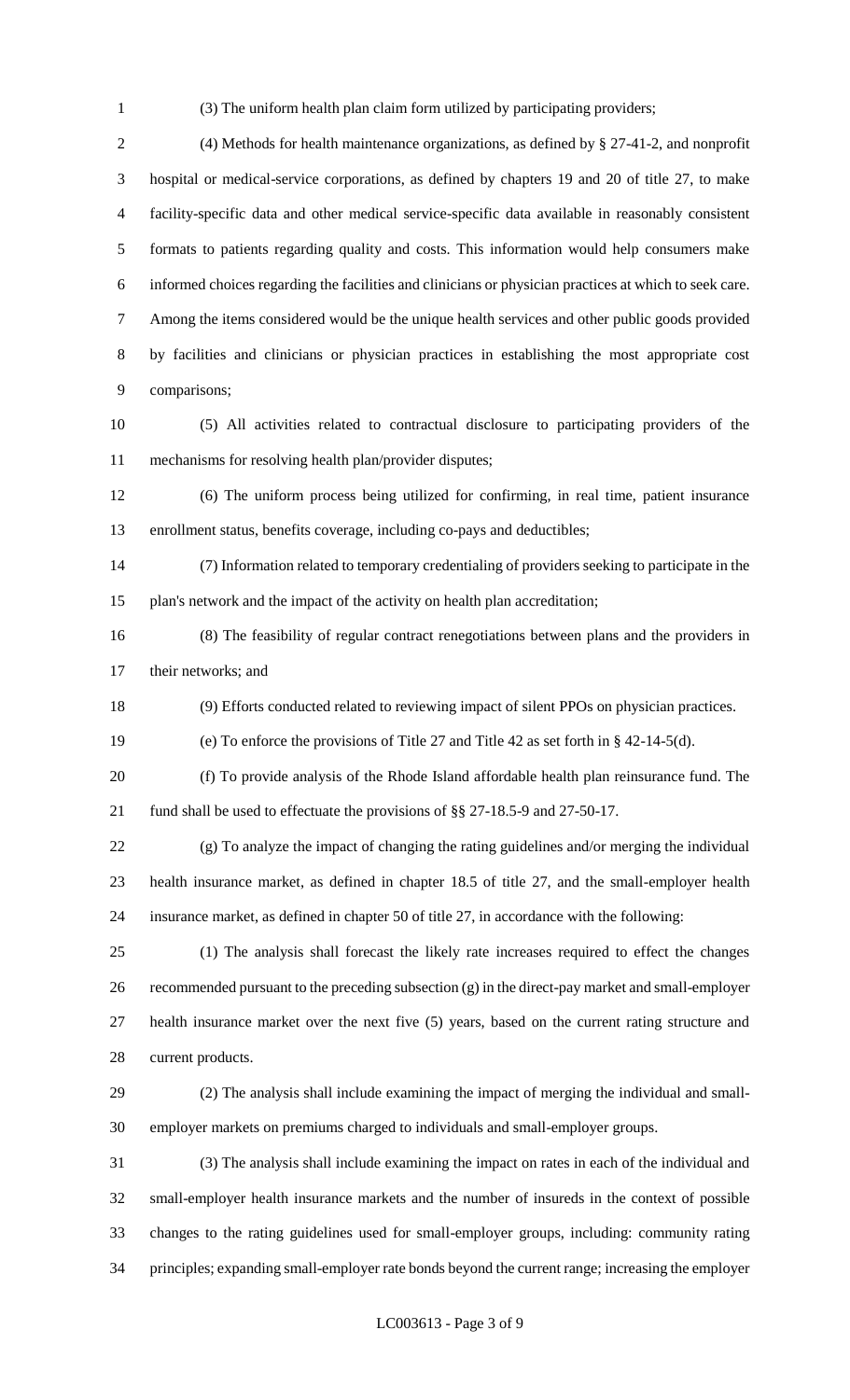group size in the small-group market; and/or adding rating factors for broker and/or tobacco use.

 (4) The analysis shall include examining the adequacy of current statutory and regulatory oversight of the rating process and factors employed by the participants in the proposed, new merged market.

 (5) The analysis shall include assessment of possible reinsurance mechanisms and/or federal high-risk pool structures and funding to support the health insurance market in Rhode Island by reducing the risk of adverse selection and the incremental insurance premiums charged for this risk, and/or by making health insurance affordable for a selected at-risk population.

 (6) The health insurance commissioner shall work with an insurance market merger task force to assist with the analysis. The task force shall be chaired by the health insurance commissioner and shall include, but not be limited to, representatives of the general assembly, the business community, small-employer carriers as defined in § 27-50-3, carriers offering coverage in the individual market in Rhode Island, health insurance brokers, and members of the general public. (7) For the purposes of conducting this analysis, the commissioner may contract with an outside organization with expertise in fiscal analysis of the private insurance market. In conducting its study, the organization shall, to the extent possible, obtain and use actual health plan data. Said data shall be subject to state and federal laws and regulations governing confidentiality of health

care and proprietary information.

 (8) The task force shall meet as necessary and include its findings in the annual report, and the commissioner shall include the information in the annual presentation before the house and senate finance committees.

 (h) To establish and convene a workgroup representing healthcare providers and health insurers for the purpose of coordinating the development of processes, guidelines, and standards to streamline healthcare administration that are to be adopted by payors and providers of healthcare services operating in the state. This workgroup shall include representatives with expertise who would contribute to the streamlining of healthcare administration and who are selected from hospitals, physician practices, community behavioral health organizations, each health insurer, and other affected entities. The workgroup shall also include at least one designee each from the Rhode Island Medical Society, Rhode Island Council of Community Mental Health Organizations, the Rhode Island Health Center Association, and the Hospital Association of Rhode Island. The workgroup shall consider and make recommendations for:

 (1) Establishing a consistent standard for electronic eligibility and coverage verification. Such standard shall:

(i) Include standards for eligibility inquiry and response and, wherever possible, be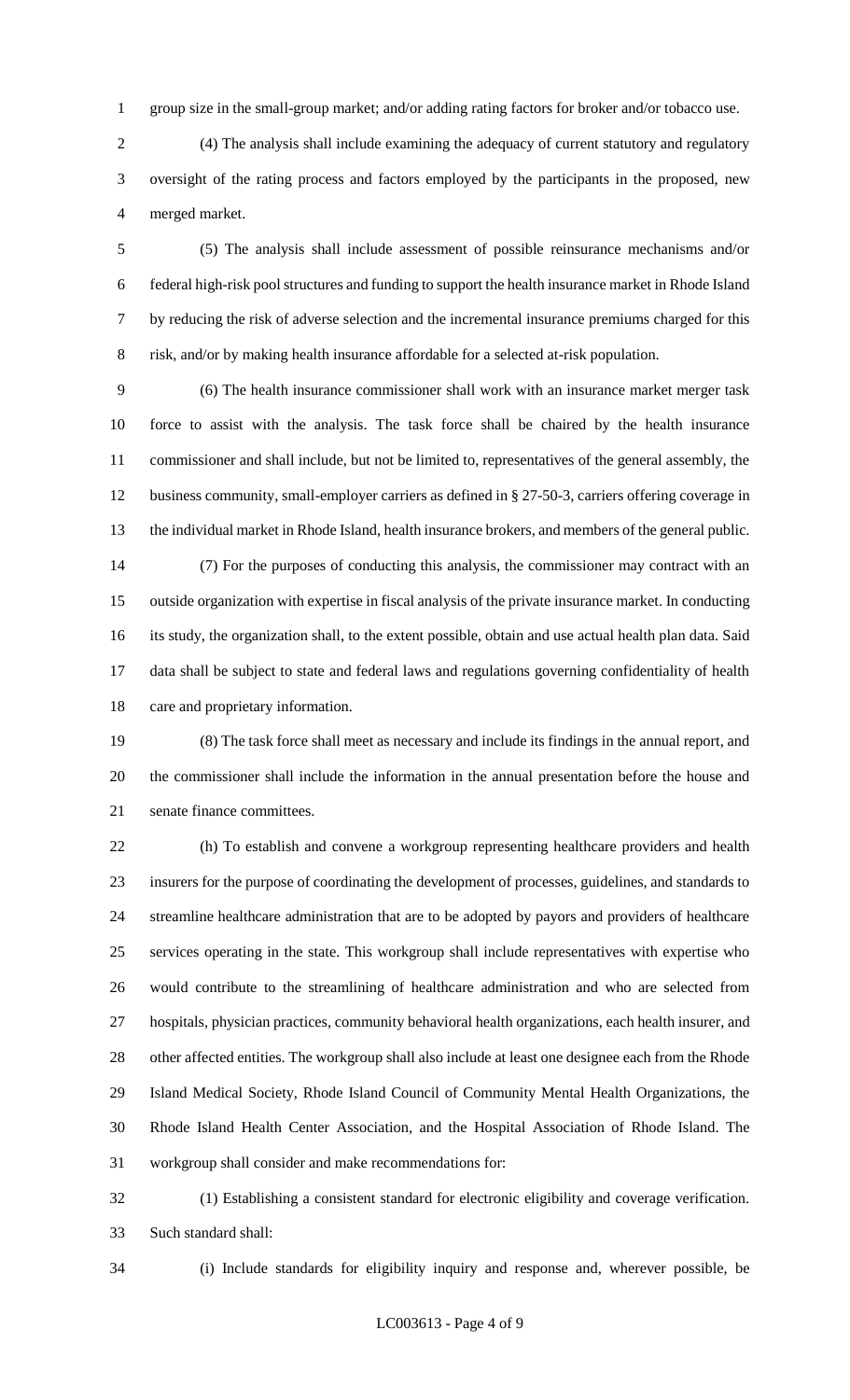consistent with the standards adopted by nationally recognized organizations, such as the Centers

for Medicare and Medicaid Services;

 (ii) Enable providers and payors to exchange eligibility requests and responses on a system-to-system basis or using a payor-supported web browser;

 (iii) Provide reasonably detailed information on a consumer's eligibility for healthcare coverage; scope of benefits; limitations and exclusions provided under that coverage; cost-sharing requirements for specific services at the specific time of the inquiry; current deductible amounts; accumulated or limited benefits; out-of-pocket maximums; any maximum policy amounts; and other information required for the provider to collect the patient's portion of the bill;

 (iv) Reflect the necessary limitations imposed on payors by the originator of the eligibility and benefits information;

 (v) Recommend a standard or common process to protect all providers from the costs of services to patients who are ineligible for insurance coverage in circumstances where a payor provides eligibility verification based on best information available to the payor at the date of the request of eligibility.

(2) Developing implementation guidelines and promoting adoption of the guidelines for:

 (i) The use of the National Correct Coding Initiative code-edit policy by payors and providers in the state;

 (ii) Publishing any variations from codes and mutually exclusive codes by payors in a manner that makes for simple retrieval and implementation by providers;

 (iii) Use of Health Insurance Portability and Accountability Act standard group codes, reason codes, and remark codes by payors in electronic remittances sent to providers;

(iv) The processing of corrections to claims by providers and payors.

 (v) A standard payor-denial review process for providers when they request a reconsideration of a denial of a claim that results from differences in clinical edits where no single, common-standards body or process exists and multiple conflicting sources are in use by payors and providers.

 (vi) Nothing in this section, nor in the guidelines developed, shall inhibit an individual payor's ability to employ, and not disclose to providers, temporary code edits for the purpose of detecting and deterring fraudulent billing activities. The guidelines shall require that each payor disclose to the provider its adjudication decision on a claim that was denied or adjusted based on the application of such edits and that the provider have access to the payor's review and appeal process to challenge the payor's adjudication decision.

(vii) Nothing in this subsection shall be construed to modify the rights or obligations of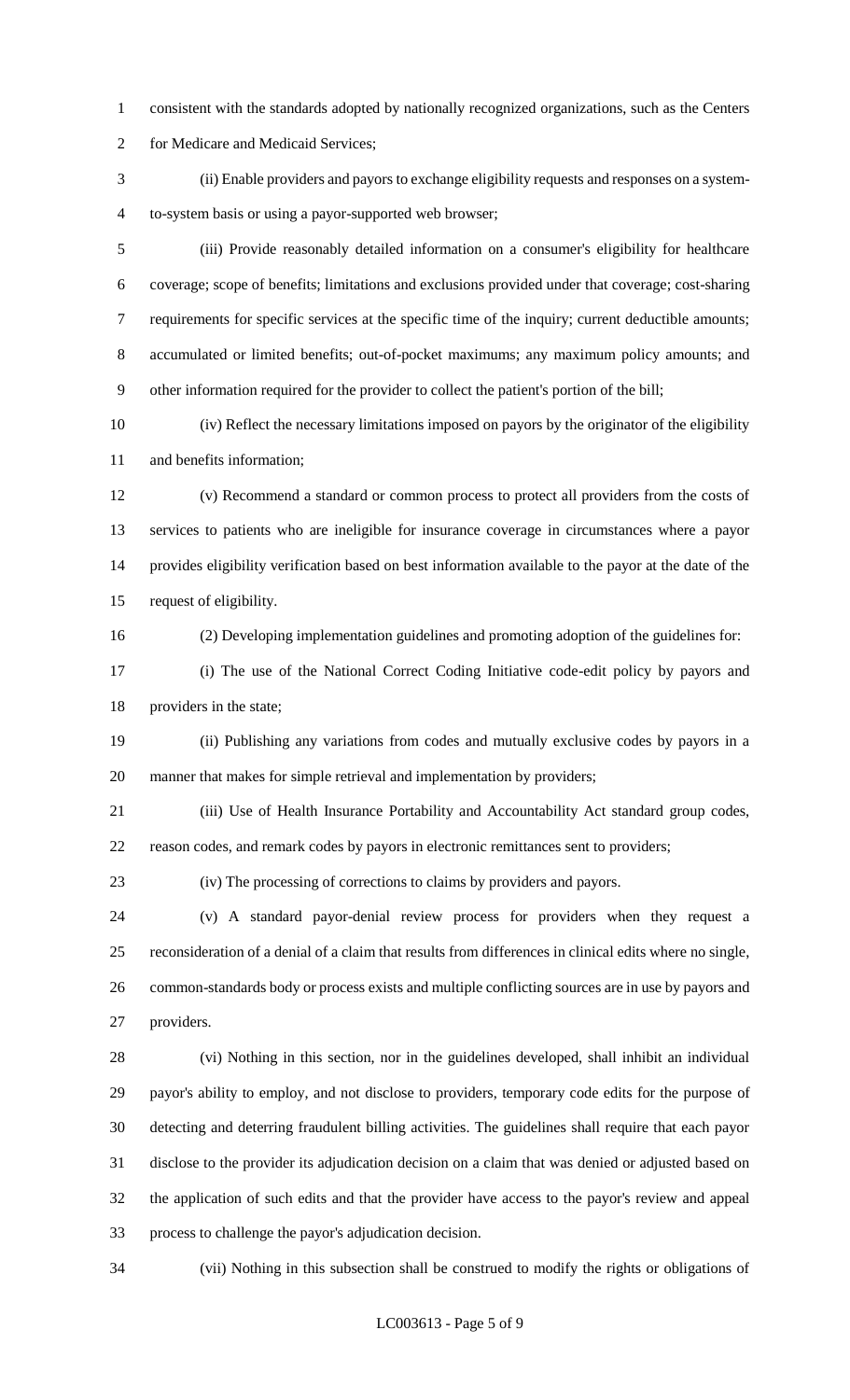payors or providers with respect to procedures relating to the investigation, reporting, appeal, or prosecution under applicable law of potentially fraudulent billing activities.

 (3) Developing and promoting widespread adoption by payors and providers of guidelines to:

 (i) Ensure payors do not automatically deny claims for services when extenuating circumstances make it impossible for the provider to obtain a preauthorization before services are performed or notify a payor within an appropriate standardized timeline of a patient's admission;

 (ii) Require payors to use common and consistent processes and time frames when responding to provider requests for medical management approvals. Whenever possible, such time frames shall be consistent with those established by leading national organizations and be based upon the acuity of the patient's need for care or treatment. For the purposes of this section, medical management includes prior authorization of services, preauthorization of services, precertification of services, post-service review, medical-necessity review, and benefits advisory;

 (iii) Develop, maintain, and promote widespread adoption of a single, common website where providers can obtain payors' preauthorization, benefits advisory, and preadmission requirements;

 (iv) Establish guidelines for payors to develop and maintain a website that providers can use to request a preauthorization, including a prospective clinical necessity review; receive an authorization number; and transmit an admission notification.

 (4) To provide a report to the house and senate, on or before January 1, 2017, with recommendations for establishing guidelines and regulations for systems that give patients electronic access to their claims information, particularly to information regarding their obligations to pay for received medical services, pursuant to 45 C.F.R. 164.524.

 (i) To issue an anti-cancer medication report. Not later than June 30, 2014, and annually thereafter, the office of the health insurance commissioner (OHIC) shall provide the senate committee on health and human services, and the house committee on corporations, with: (1) Information on the availability in the commercial market of coverage for anti-cancer medication options; (2) For the state employee's health benefit plan, the costs of various cancer-treatment options; (3) The changes in drug prices over the prior thirty-six (36) months; and (4) Member utilization and cost-sharing expense.

 (j) To monitor the adequacy of each health plan's compliance with the provisions of the federal Mental Health Parity Act, including a review of related claims processing and reimbursement procedures. Findings, recommendations, and assessments shall be made available to the public.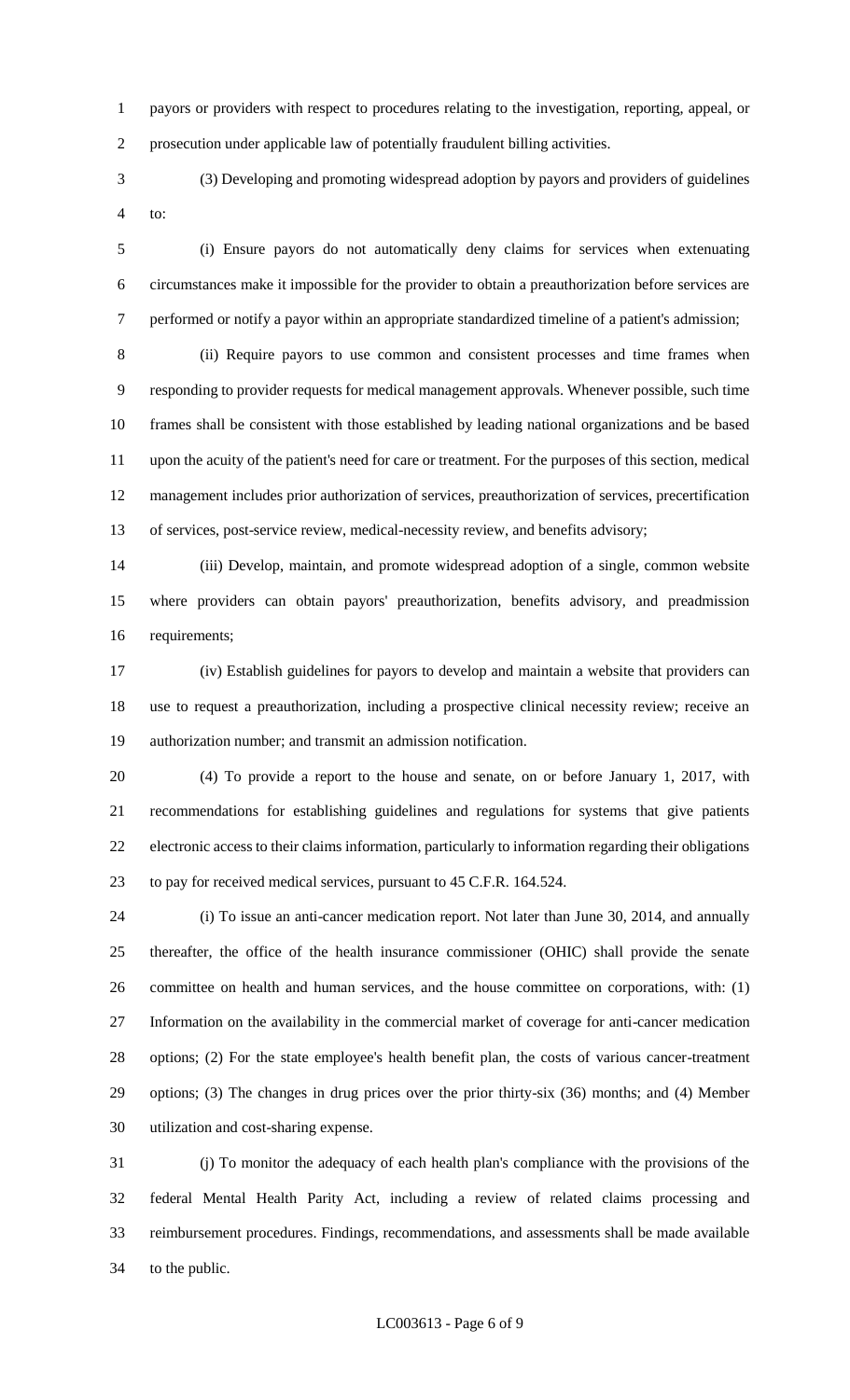(k) To monitor the transition from fee-for-service and toward global and other alternative payment methodologies for the payment for healthcare services. Alternative payment methodologies should be assessed for their likelihood to promote access to affordable health insurance, health outcomes, and performance.

 (l) To report annually, no later than July 1, 2014, then biannually thereafter, on hospital payment variation, including findings and recommendations, subject to available resources.

 (m) Notwithstanding any provision of the general or public laws or regulation to the contrary, provide a report with findings and recommendations to the president of the senate and the speaker of the house, on or before April 1, 2014, including, but not limited to, the following information:

 (1) The impact of the current, mandated healthcare benefits as defined in §§ 27-18-48.1, 27-18-60, 27-18-62, 27-18-64, similar provisions in chapters 19, 20 and 41 of title 27, and §§ 27- 18-3(c), 27-38.2-1 et seq., or others as determined by the commissioner, on the cost of health insurance for fully insured employers, subject to available resources;

 (2) Current provider and insurer mandates that are unnecessary and/or duplicative due to the existing standards of care and/or delivery of services in the healthcare system;

 (3) A state-by-state comparison of health insurance mandates and the extent to which Rhode Island mandates exceed other states benefits; and

 (4) Recommendations for amendments to existing mandated benefits based on the findings 20 in (m)(1), (m)(2), and (m)(3) above.

 (n) On or before July 1, 2014, the office of the health insurance commissioner, in collaboration with the director of health and lieutenant governor's office, shall submit a report to the general assembly and the governor to inform the design of accountable care organizations (ACOs) in Rhode Island as unique structures for comprehensive health-care delivery and value-based payment arrangements, that shall include, but not be limited to:

(1) Utilization review;

(2) Contracting; and

(3) Licensing and regulation.

 (o) On or before February 3, 2015, the office of the health insurance commissioner shall submit a report to the general assembly and the governor that describes, analyzes, and proposes recommendations to improve compliance of insurers with the provisions of § 27-18-76 with regard to patients with mental health and substance use disorders.

 (p) To work to ensure the health insurance coverage of behavioral health care under the same terms and conditions as other health care, and to integrate behavioral health parity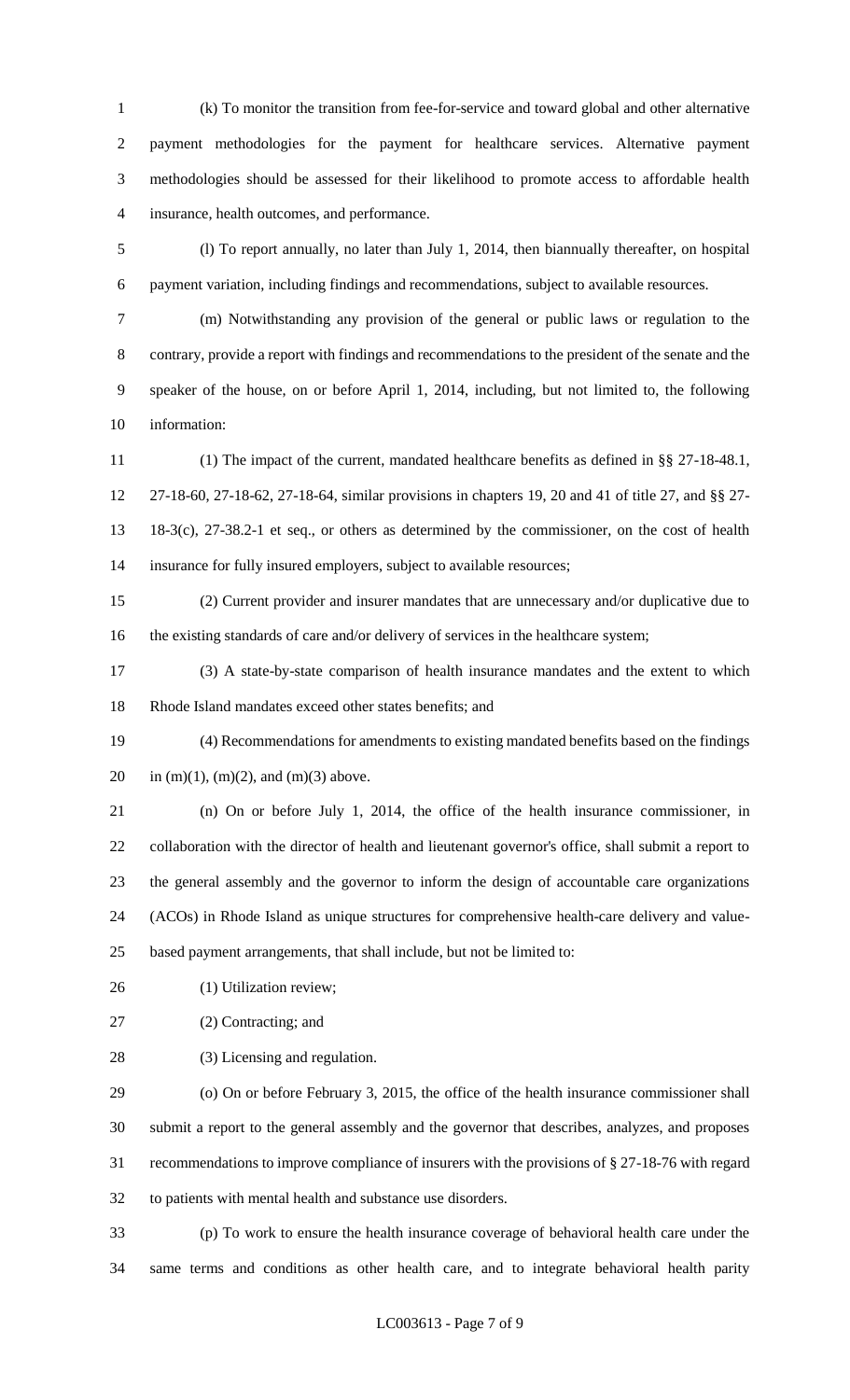- requirements into the office of the health insurance commissioner insurance oversight and health
- care transformation efforts.
- (q) To work with other state agencies to seek delivery system improvements that enhance access to a continuum of mental health and substance use disorder treatment in the state; and integrate that treatment with primary and other medical care to the fullest extent possible.
- (r) To direct insurers toward policies and practices that address the behavioral health needs
- of the public and greater integration of physical and behavioral healthcare delivery.
- (s) The office of the health insurance commissioner shall conduct an analysis of the impact of the provisions of § 27-38.2-1(i) on health insurance premiums and access in Rhode Island and submit a report of its findings to the general assembly on or before June 1, 2023.
- 
- 11 (t) On or before January 1, 2023, the office of the health insurance commissioner shall
- adopt a uniform set of medical criteria for prior authorization and create and disseminate a
- 13 standardized electronic or written prior authorization form that shall be used by a health insurer
- 14 whenever prior authorization is required by the health insurer.
- SECTION 2. This act shall take effect upon passage.

======== LC003613 ========